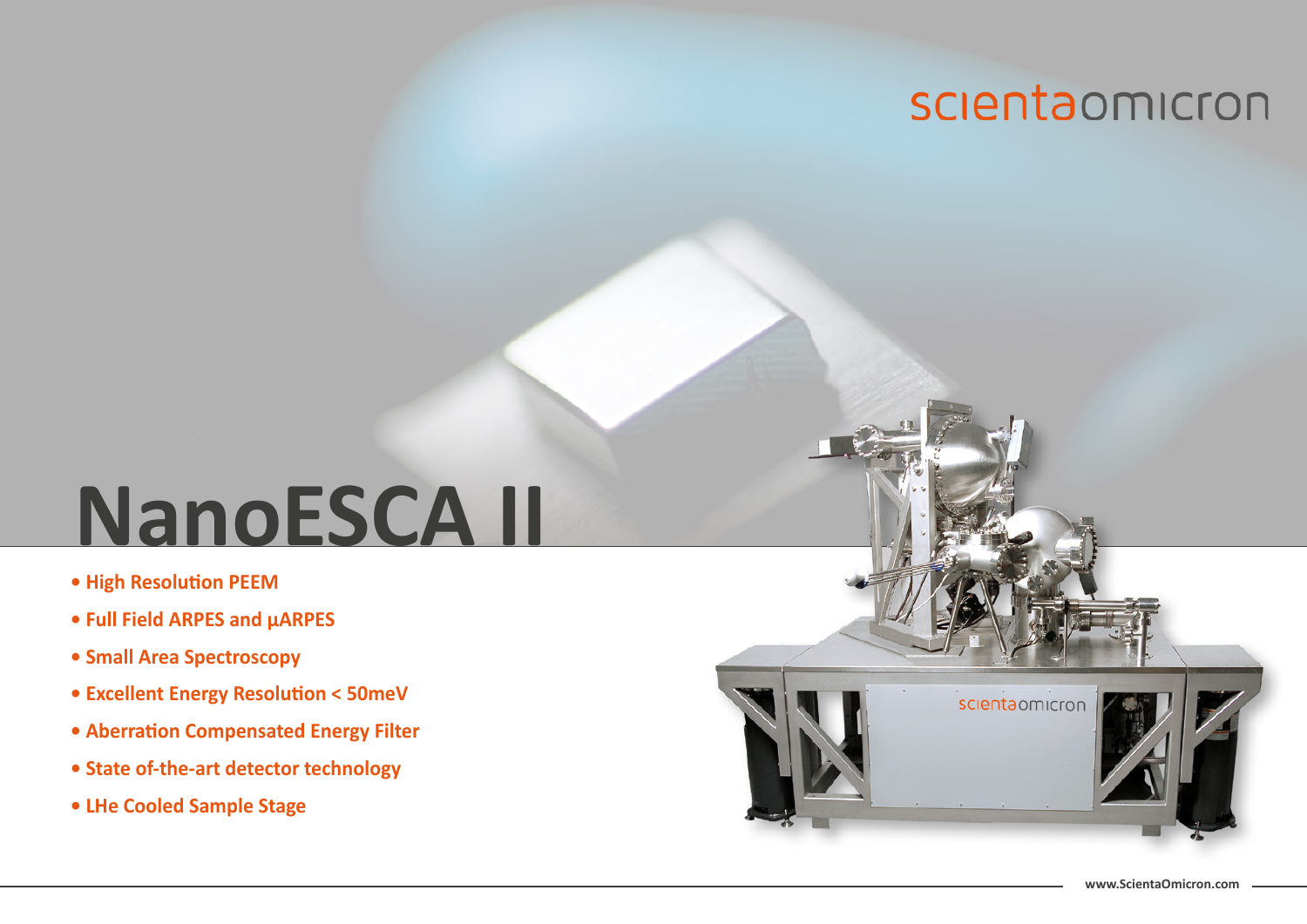

### Dear Reader,

this is an interactive PDF document.

It offers you - **orange marked** - internal & external links for better navigation or additional information .

**outstanding spectroscopy performance.** 

**For latest information like e.g. specs please click here**

#### **NanoESCA III comprehensive high spacial reso-[Please click here for the next page](#page-2-0)**

**for forefront photoemission research on micro and nano scales. One application for high resolution micro area spectroscopy is μARPES on localized 2D materials with outstanding momentum resolution using laboratory excitation sources. Since more than 2 decade PEEM has been established as key technology for photoe-**

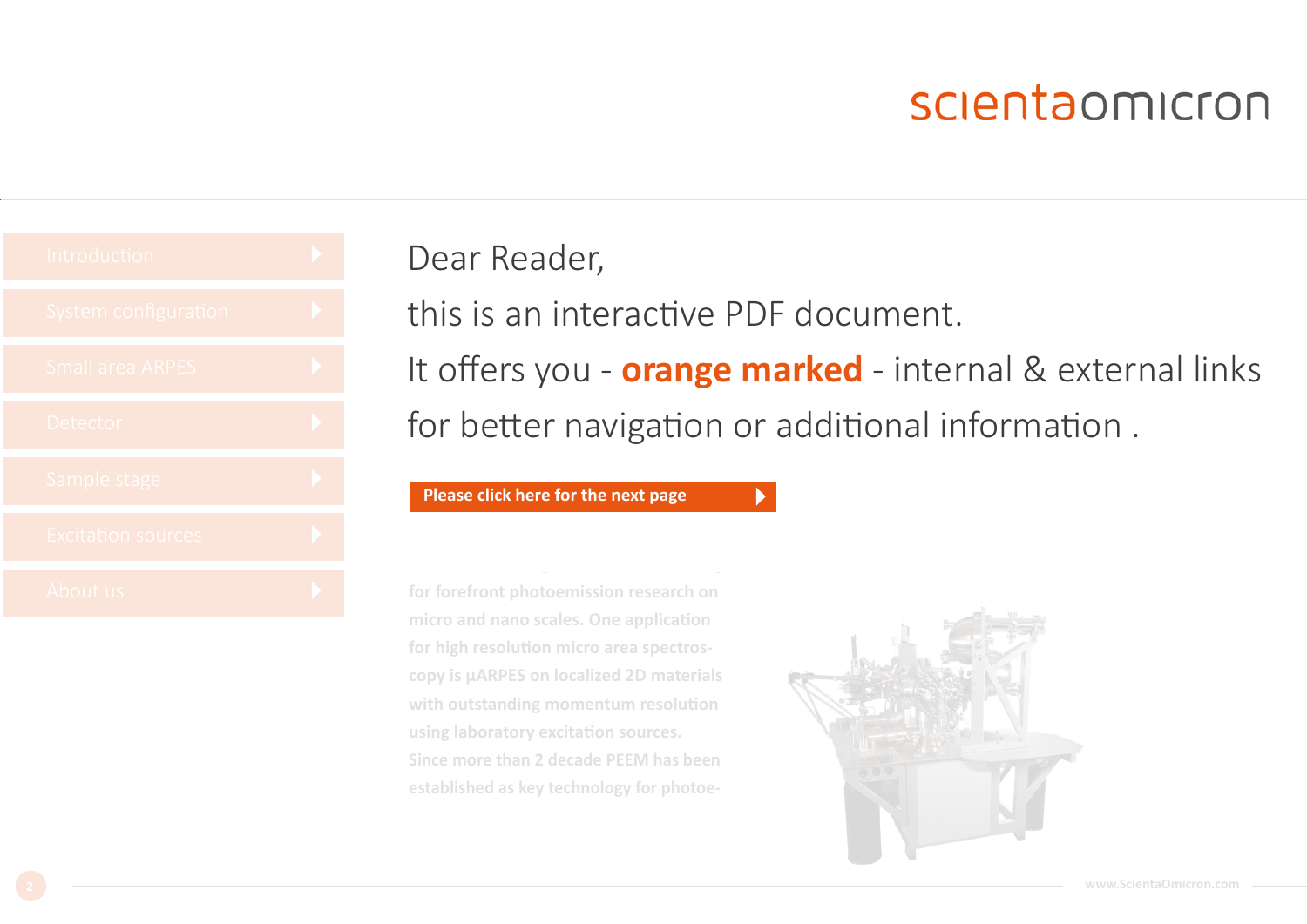<span id="page-2-0"></span>

| Introduction              |  |
|---------------------------|--|
| System configuration      |  |
| <b>Small area ARPES</b>   |  |
| Detector                  |  |
| Sample stage              |  |
| <b>Excitation sources</b> |  |
| About us                  |  |

### [Introduction](#page-3-0)

**NanoESCA II is the technical refinement of the NanoESCA I which won the prestigiuos R&D 100 award in 2007. NanoESCA II is - simply said - the ultimate PEEM instrument.**

**NanoESCA II combines high spacial resolution and excellent spectroscopy performance in a single instrument allowing for forefront photoemission research on micro and nano scales. One application for high resolution micro area spectroscopy is μARPES on localized 2D materials with outstanding momentum resolution using laboratory excitation sources.**

**Since more than two decades PEEM has been established as key technology for photoemission research on the micro and nano scale. However spectroscopy** 

**PEEM has always been limited to applications where energy resolution is not a critical parameter. NanoESCA II changes this situation allowing spectroscopy on the micro and nano scale with outstanding spectroscopy performance. For latest information like e.g. specifications please click here: [www.ScientaOmicron.com/nanoesca](https://www.scientaomicron.com/en/products/nanoesca-/instrument-concept)**

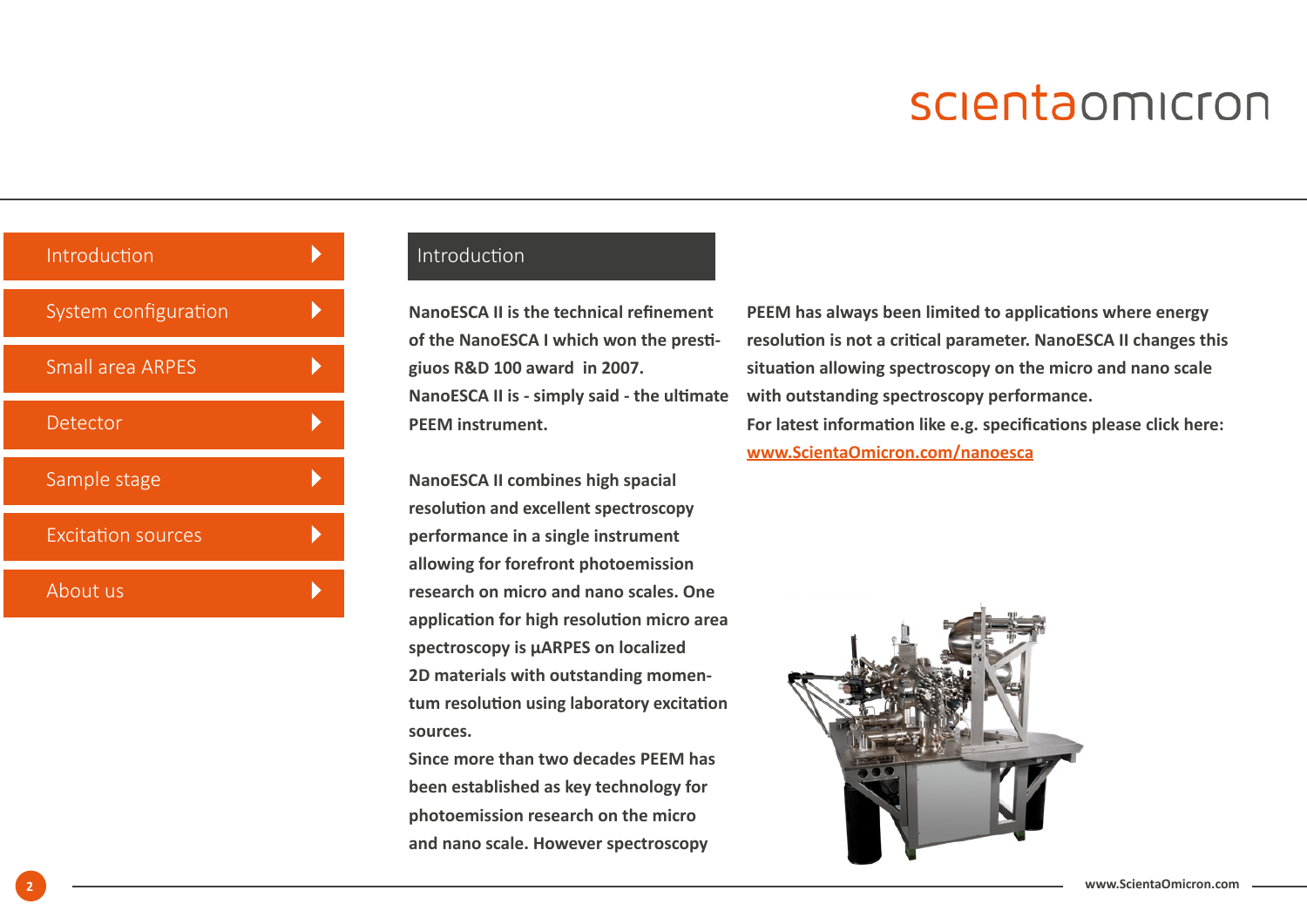<span id="page-3-0"></span>

| Introduction              |  |
|---------------------------|--|
| System configuration      |  |
| <b>Small area ARPES</b>   |  |
| Detector                  |  |
| Sample stage              |  |
| <b>Excitation sources</b> |  |
| About us                  |  |

### Introduction



**NanoESCA II is a unique combination of the convenient to use electrostatic FOCUS IS-PEEM and the patented Imaging Double Energy Analyzer (IDEA). The IDEA is a high transmission aberration compensated energy filter allowing for high resolution spectroscopic imaging in real space and k-space with energy resolution below 50 meV.**

**NanoESCA II is also equipped with a new 2D imaging detector allowing for true electron event counting as required for low intensity applications. An optional a LHe-cooled sample stage with eucentric rotation and a new high brightness VUV lab source are also available, delivering unparalleled performance under laboratory conditions or at synchrotron beam lines.**

**One example for the angle resolved UPS performance is the Fermi surface map of Au(111) recorded in a single shot from an area < 20 μm. The k-resolution was estimated to 0.01 Å-1.**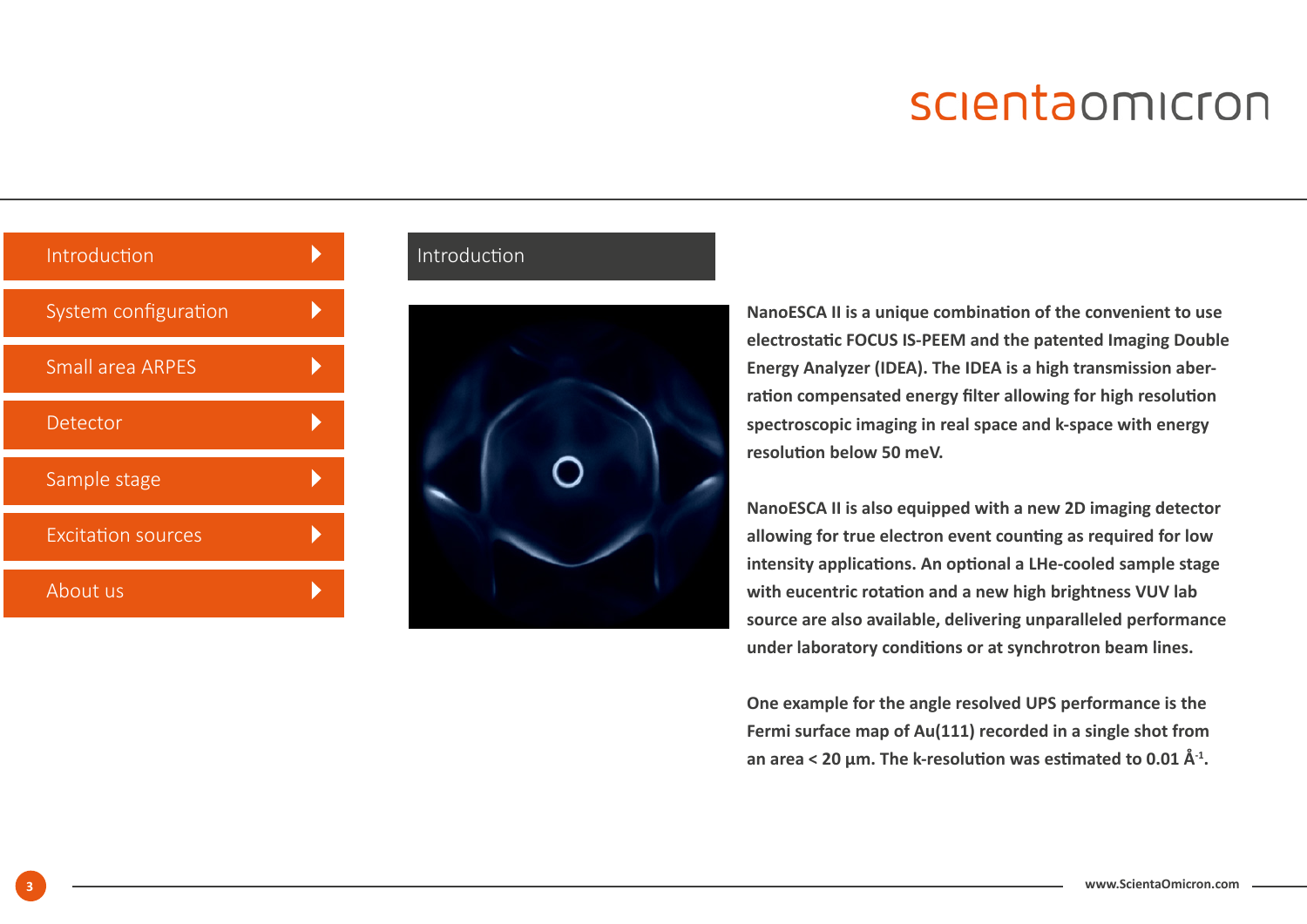<span id="page-4-0"></span>

| Introduction              |  |
|---------------------------|--|
| System configuration      |  |
| <b>Small area ARPES</b>   |  |
| Detector                  |  |
| Sample stage              |  |
| <b>Excitation sources</b> |  |
| About us                  |  |

### [System configuration](#page-3-0)

#### **NanoESCA Analyzer:**

**The NanoESCA instrument has three main building blocks: an electrostatic PEEM as entrance lens (FOCUS PEEM), the aberration compensated energy filter (IDEA) and the projective zoom lenses which allow operation of the instrument from survey mode with a large filed of view to very high magnification.**

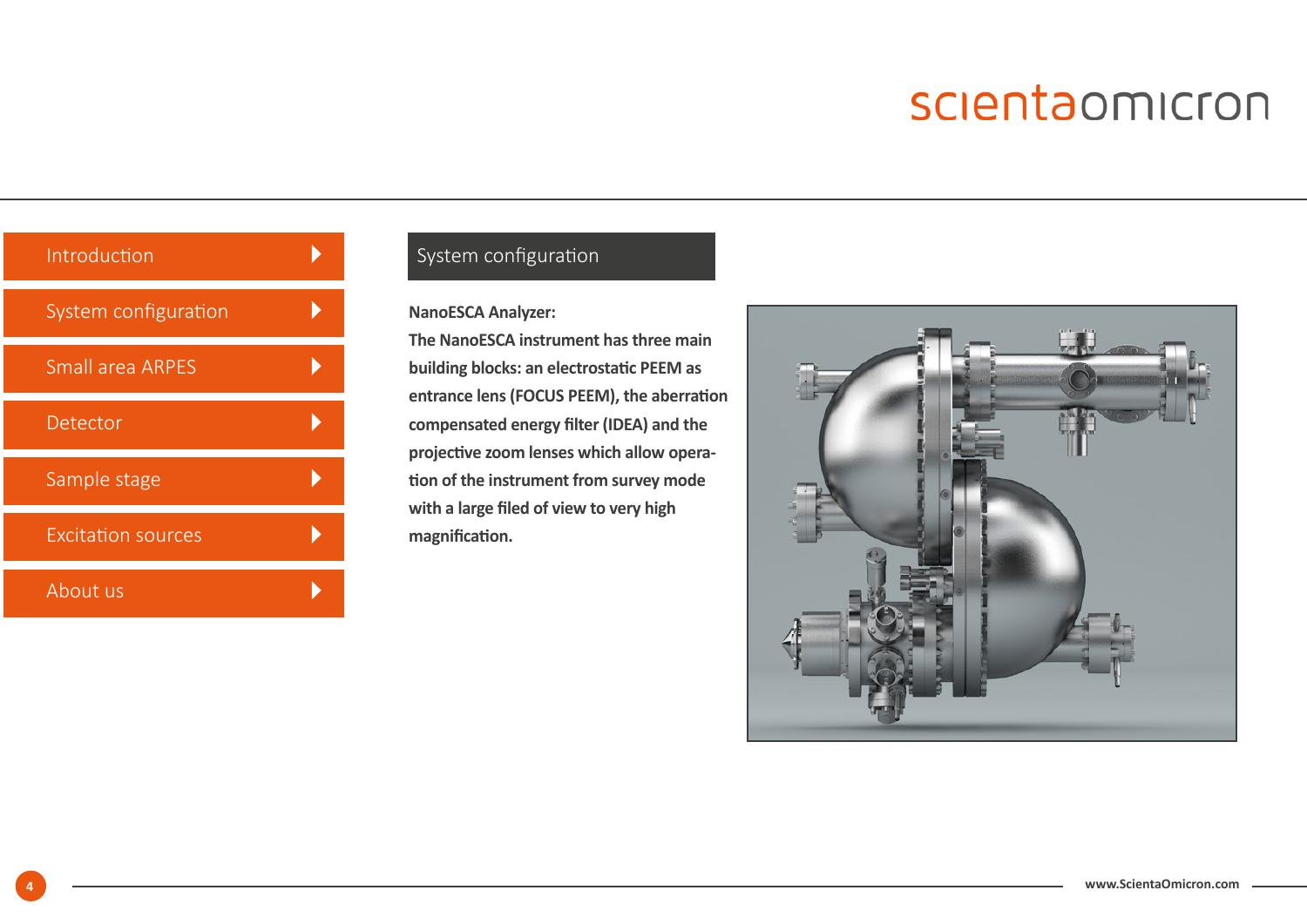| Introduction              |  |
|---------------------------|--|
| System configuration      |  |
| <b>Small area ARPES</b>   |  |
| Detector                  |  |
| Sample stage              |  |
| <b>Excitation sources</b> |  |
| About us                  |  |

### [System configuration](#page-3-0)

#### **Unfiltered PEEM Mode:**

**The entrance lens of the NanoESCA is an electrostatic PEEM which can be operated in non-energy-filtered PEEM mode. The PEEM consists of an immersion objective lens with exchangeable and adjustable contrast apertures, an electrostatic octopole stigmator and projective lenses. A continuously adjustable iris aperture at the first intermediate image plane which can be used to select a defined field of view for local spectroscopy. A first imaging detector allows observation of the unfiltered PEEM image (Fig. PEEM mode). This mode can be operated with magnification as low as 1:20x allowing for very large field of views (several 100 µm) for survey and navigation purposes.** 



**The PEEM mode also allows very high magnifications > 7000x for high resolution PEEM and total yield measurements.**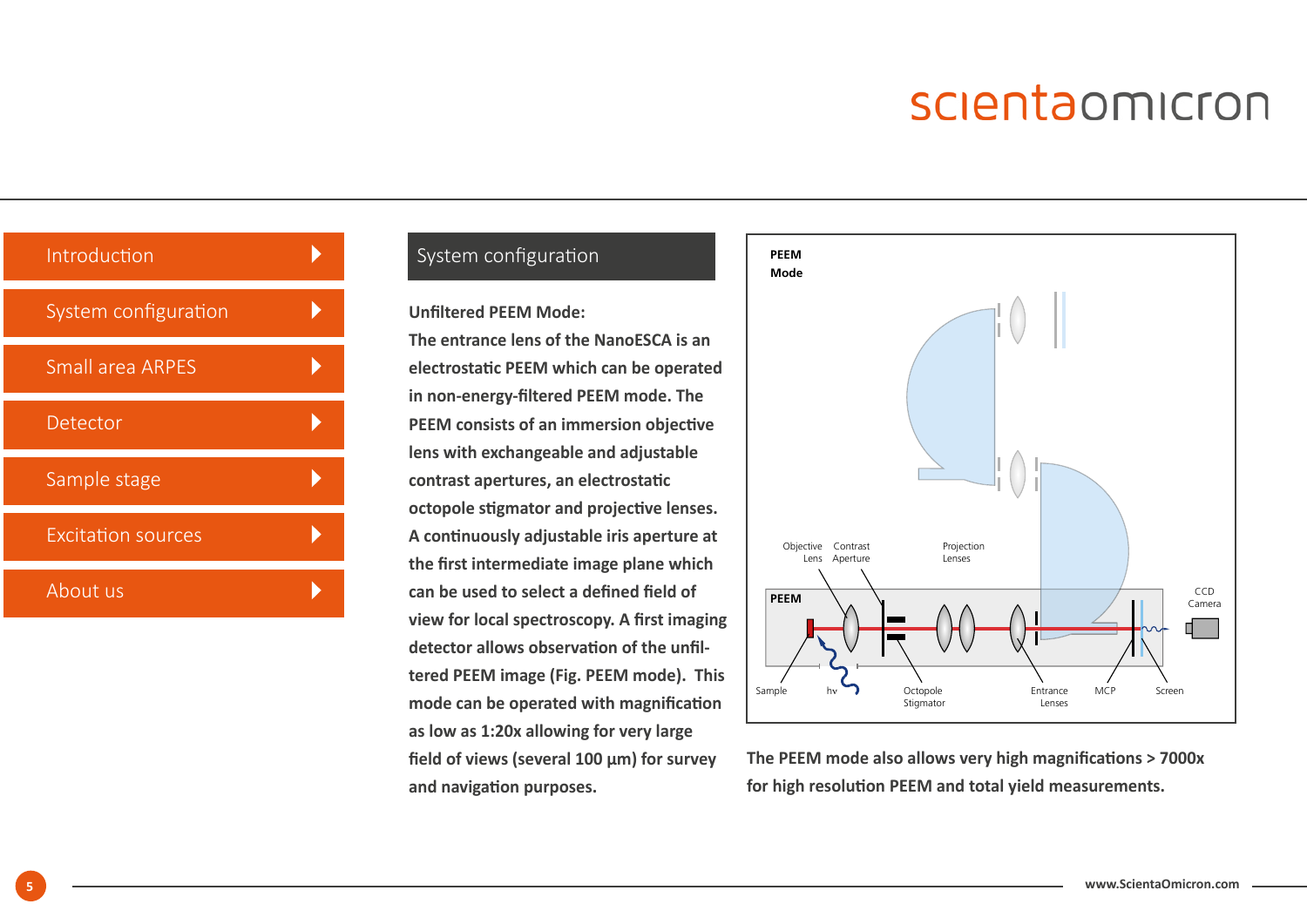| Introduction              |  |
|---------------------------|--|
| System configuration      |  |
| <b>Small area ARPES</b>   |  |
| Detector                  |  |
| Sample stage              |  |
| <b>Excitation sources</b> |  |
| About us                  |  |

### [System configuration](#page-3-0)

**Small Area Spectroscopy:** 

**A channeltron detector is situated at the exit of the first hemisphere. This detector can be used for local spectroscopy from preselected areas. By means of the PEEM entrance lens and together with the iris aperture at the first imaging plane local areas on a sample can be identified and precisely defined. Photoelectrons from the preselected area are energy filtered by the first hemisphere and detected by the channeltron for small area spectroscopy. This mode provides fast and accurate spectroscopy results in real space or k-space. It is also often used to identify the energy position of a peak for detailed analysis in imaging mode.**

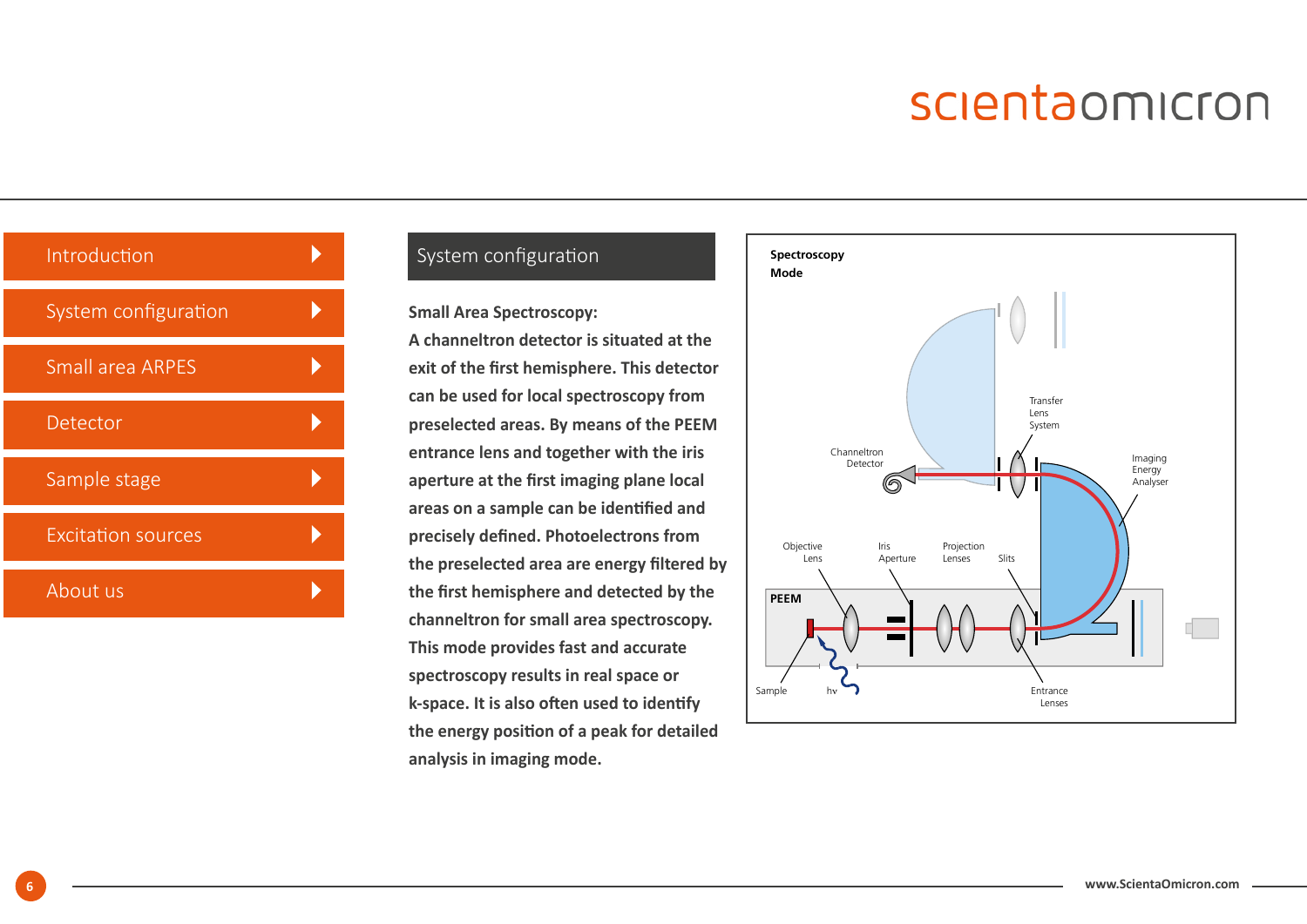| Introduction              |  |
|---------------------------|--|
| System configuration      |  |
| <b>Small area ARPES</b>   |  |
| Detector                  |  |
| Sample stage              |  |
| <b>Excitation sources</b> |  |
| About us                  |  |

### [System configuration](#page-3-0)

**Energy Filtered PEEM Imaging: The core part of the NanoESCA instrument is the aberration compensated energy filter. It is a patented design based on two hemispherical analysers allowing for PEEM operation with ultimate energy resolution in real space and k-space [\(Electron optical scheme\)](#page-8-0).** 

**The energy filter is situated between the PEEM front lens and the projective lenses at the exit. While the PEEM acts as a first magnification stage and retards the electrons to the pass energy of the energy filter the projective lenses act as second magnification stage which is followed by a second imaging detector.** 



**The accessible electron energy range for the NanoESCA is 0 -1800 eV. Optionally the energy range can be extended up to 10 keV.**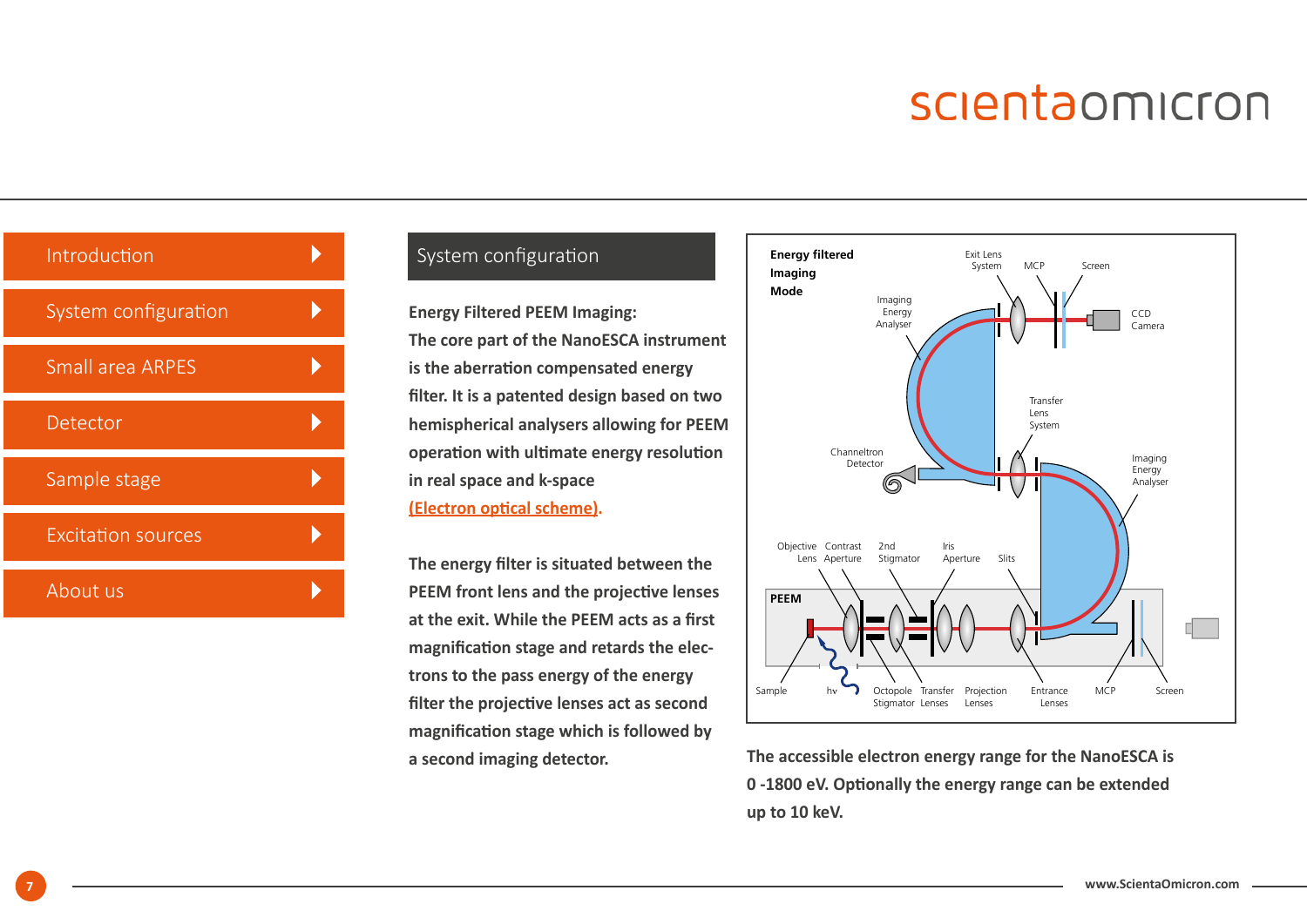<span id="page-8-0"></span>

| Introduction              |  |
|---------------------------|--|
| System configuration      |  |
| <b>Small area ARPES</b>   |  |
| Detector                  |  |
| Sample stage              |  |
| <b>Excitation sources</b> |  |
| About us                  |  |
|                           |  |

#### [System configuration](#page-3-0)



**Electron optical scheme: The scheme of the aberration compensated energy filter includes two hemispheres and a transfer lens, electron trajectories are overlayed. The trajectories follow the Keplers law of planetary motion: electrons starting at the entrance slit position are focused onto the exit slit of the IDEA conserving all literal and angular parameters independent of energy, start angle and start point because both hemispheres together build up complete Kepler orbitals.** 

**The scheme illustrates electron beams of different energies (indicated by different colors) entering the first hemisphere (1st HSA). The central transfer lens projects the image from the exit of the first analyzer onto the entrance of the second analyzer.** 

**The second hemisphere (2nd HSA) completes the Kepler potential and corrects the aberrations introduced by the 1st HSA. This can be seen e.g. for a green off-axis trajectory. This patented energy filter offers minimized aberrations induced by the energy filter hence allowing for excellent imaging conditions, superior transmission and ultimate energy resolution (< 50 meV).**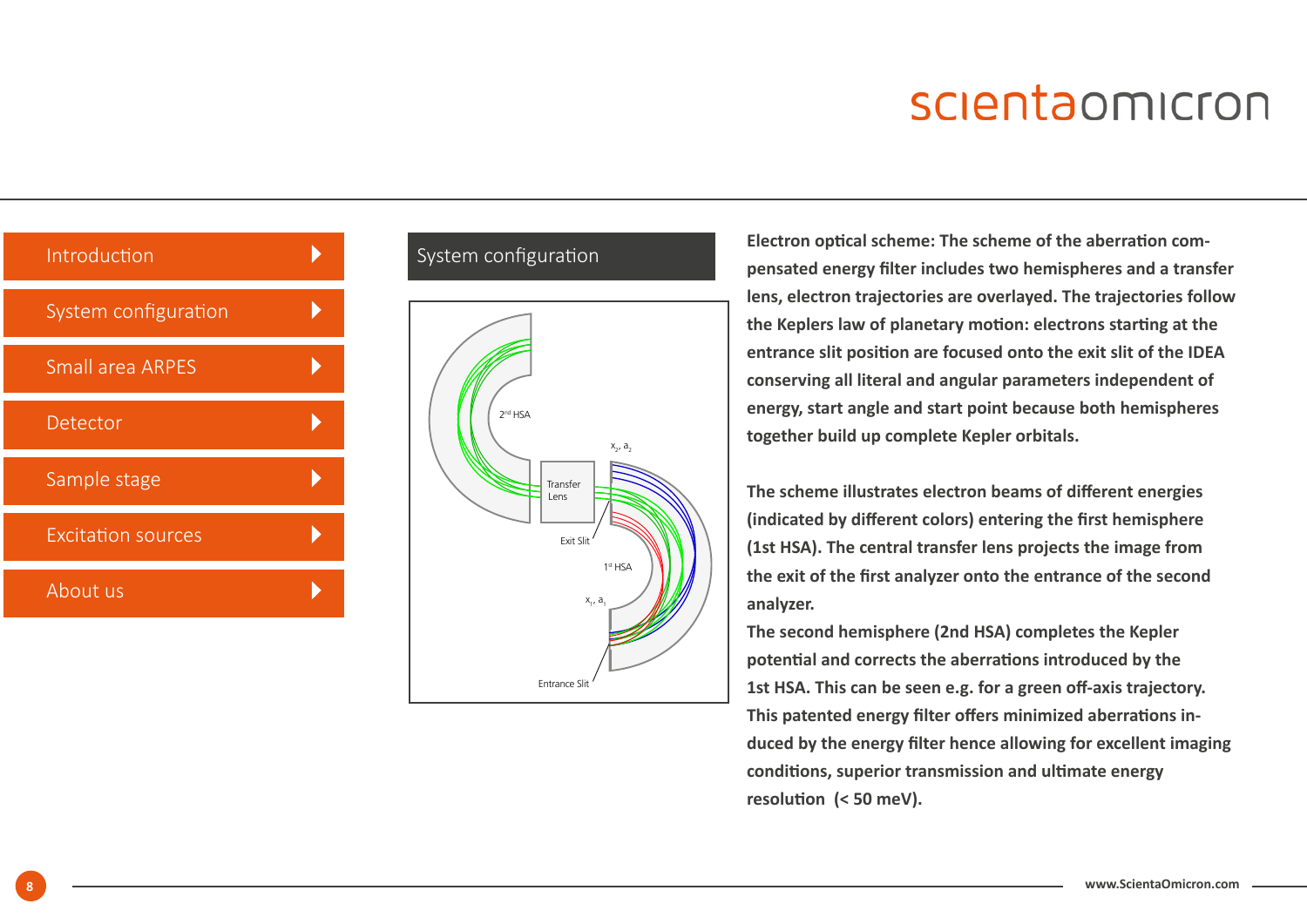<span id="page-9-0"></span>

| Introduction              |  |
|---------------------------|--|
| System configuration      |  |
| <b>Small area ARPES</b>   |  |
| Detector                  |  |
| Sample stage              |  |
| <b>Excitation sources</b> |  |
| About us                  |  |

### [Small area ARPES](#page-3-0)

**The k-space electron optics enables the NanoESCA II to be used for k-space / momentum analysis from a microscopic area on the sample. This analysis is independent of the size of the photon beam.**  The k-space mode allows to image k<sub>ii</sub> with a very large acceptance **of more than ± 3 Å-1 at a given energy without any rotation of the sample. In contrast to conventional ARPES NanoESCA II records**  data with a fixed k<sub>ii</sub> acceptance independent of the kinetic energy.

**This measurement scheme is illustrated by the semi transparent 3D band structure plot of graphene recorded with He I light excitation (0-15 eV binding energy) where the six peaks are the Dirac points. The complete data set was recorded by scanning of the energy, without any mechanical rotation of the sample.**  At each energy a full slide of **k<sub>x</sub> and <b>k<sub>y</sub>** parallel was recorded with **a diameter of 4 Å-1 in a single shot; see e.g. the constant energy cut at the Dirac point (insert).**

**One advantage of this method is its simultaneous access to all angles in a single shot experiment allowing for analysis of features at large k vectors with ease.** 

Energy plane recorded in a single sho

**An iris aperture situated in the intermediate image plane of the microscope allows to record k-space data from local areas < 10 μm e.g. on small islands of 2D materials.**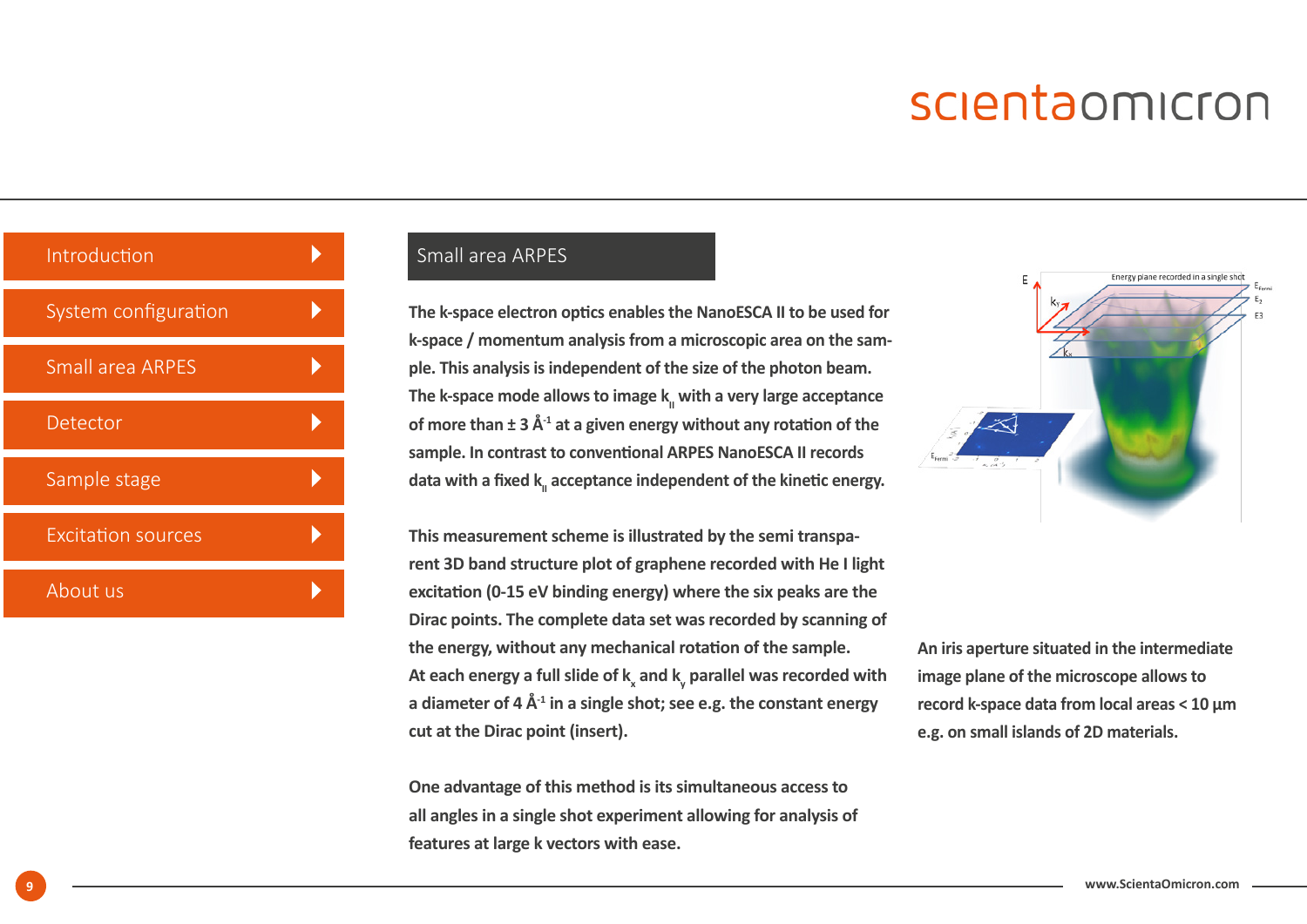<span id="page-10-0"></span>

| Introduction              |  |
|---------------------------|--|
| System configuration      |  |
| <b>Small area ARPES</b>   |  |
| Detector                  |  |
| Sample stage              |  |
| <b>Excitation sources</b> |  |
| About us                  |  |

#### [Detector](#page-3-0)

**The NanoESCA uses 3 detectors. One channeltron for small area spectroscopy and imaging detectors for energy filtered and non filtered PEEM mode. The imaging detectors consist of a combination of a MCP for signal amplification, a fluorescent screen for signal conversion and a high end low noise, slow scan CCD camera to deliver best image quality.**

**The imaging detectors can also be operated in a dedicated event counting mode allowing for true single electron detection. In this mode a fast algorithm identifies and localizes single electron events and converts these events into counts.** 



**As a result the accumulation time for low intensity signals is not limited by the camera anymore. The mode provides an optimum signal to noise ratio for all low signal applications.**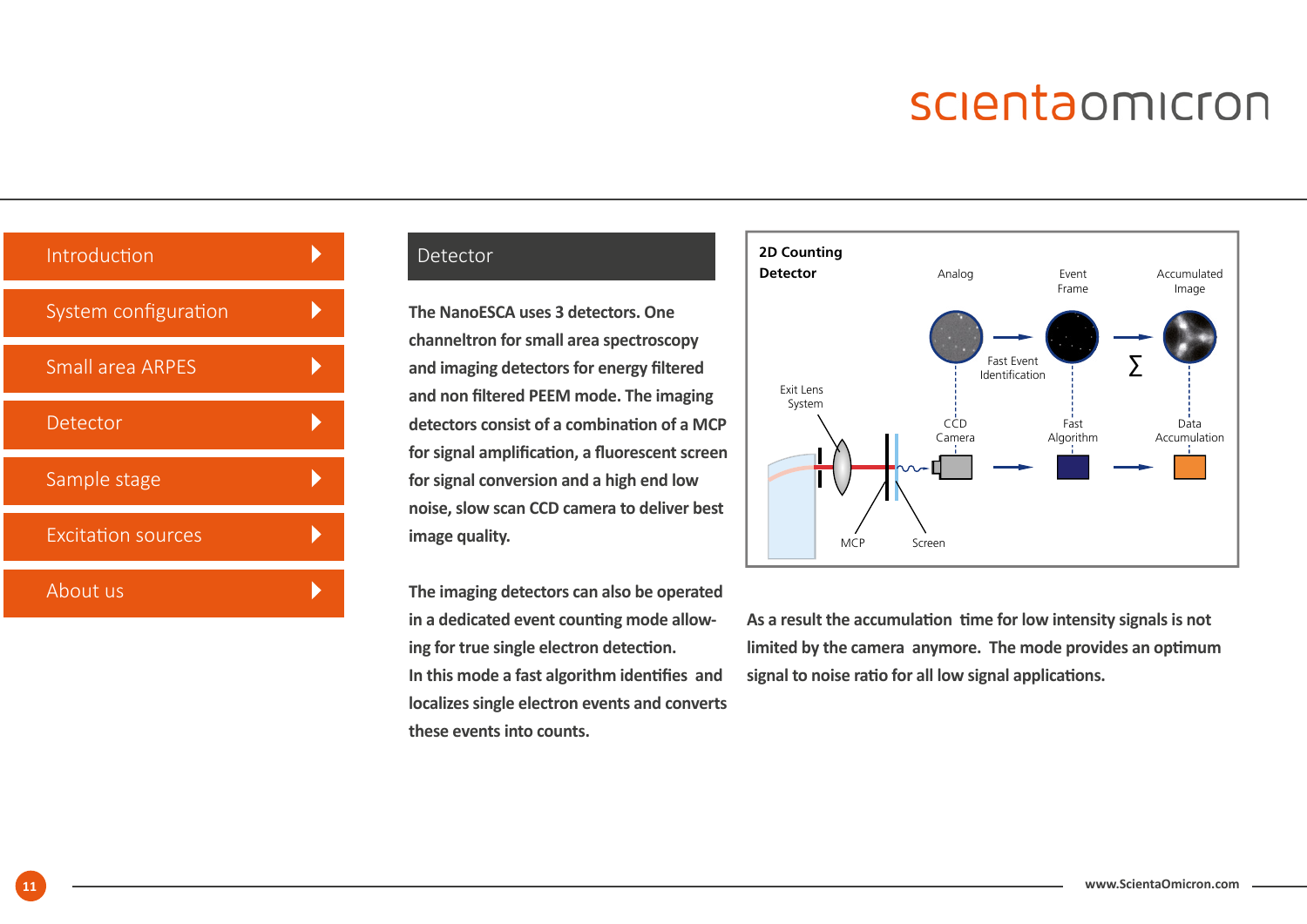<span id="page-11-0"></span>

| Introduction              |  |
|---------------------------|--|
| System configuration      |  |
| <b>Small area ARPES</b>   |  |
| Detector                  |  |
| Sample stage              |  |
| <b>Excitation sources</b> |  |
| About us                  |  |



The NanoESCA can be offered with a **2 axis piezo stage for room temperature applications.** 

**Optionally a high precision LHe cooled 6 axis manipulator (X,Y,Z, rotation + 2 static tilt corrections) is available. It allows operation from < 40 to > 600K. The manipulator is motor driven. The rotation around the sample normal is eucentric due to the** 

**stacking order of the motions allowing rotation within the field of view of the instrument.** 

**As a result investigation of areas-of-interest at different angles becomes possible without time consuming adjustment procedures. In addition the manipulator was designed for low drift at low temperatures enabling time consuming small area spectroscopy even at LHe temperatures.**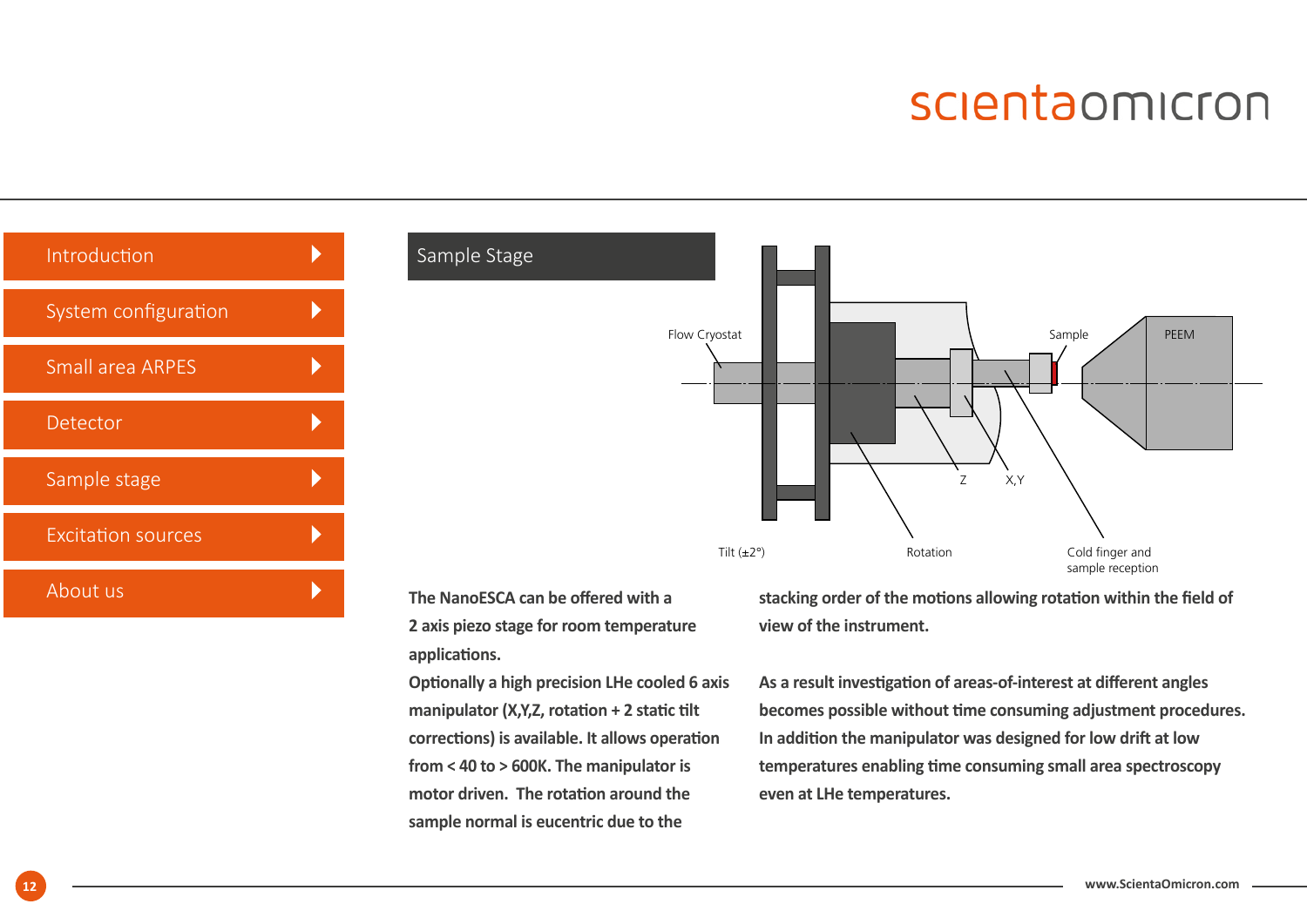<span id="page-12-0"></span>

| Introduction              |  |
|---------------------------|--|
| System configuration      |  |
| <b>Small area ARPES</b>   |  |
| Detector                  |  |
| Sample stage              |  |
| <b>Excitation sources</b> |  |
| About us                  |  |

#### [Excitation Sources](#page-3-0)

**Laboratory excitation sources: The NanoESCA II is designed to be operated with a number of different excitation sources. The instrument provides several ports which can be individually equipped with e.g. UV and VUV sources like Hg, D2 and a dedicated high brightness He I & II source for microscopy applications (HIS 14 HD). Additionally the NanoESCA allows operation with other light sources e.g. Lasers.** 



**Synchrotron excitation: NanoESCA II has proven performance at a large number of synchrotrons ranging from soft x-ray beamlines e.g. micro spectroscopy beamline in Bessy, ELETTRA, ESRF to a Hard x-ray beamline at PETRA III. The outstanding transmission in energy filtered mode and the superior energy resolution down to below 50 meV turns NanoESCA into a very powerful beam line end station for all PEEM, XPEEM and µ-ARPES related research.** 



Click here for a link:

[https://www.elettra.trieste.it/elettra-beamlines/nanoesca.html](http://www.elettra.trieste.it/it/lightsources/elettra/elettra-beamlines/nanoesca/nanoesca.html)